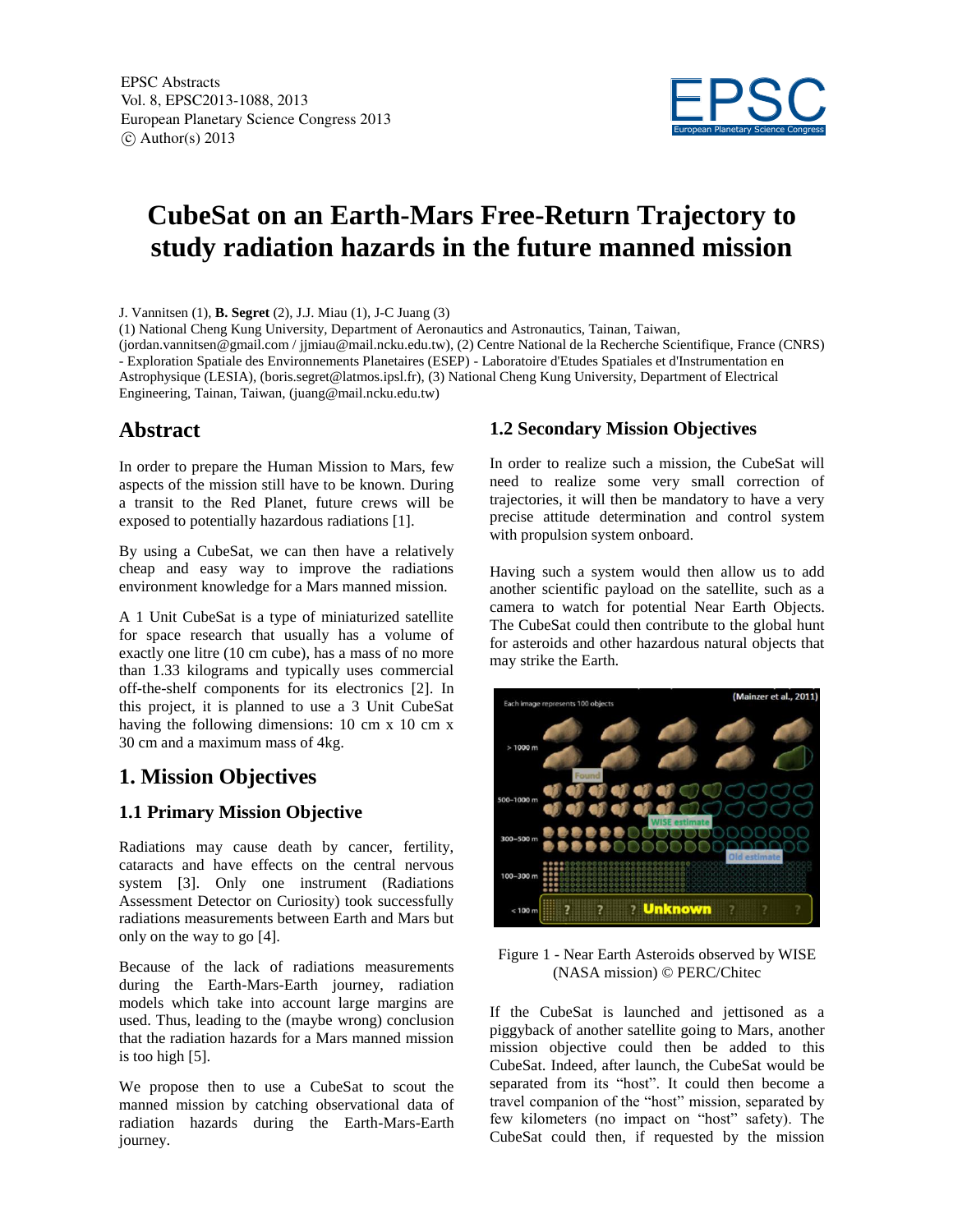"host" take pictures of the "host". Selected pictures of the "host" and/or scientific data could be sent to the "host" which could relay the data back to Earth. By doing so, the CubeSat could then improve the situational awareness of its "host" mission.



Figure 2 - Artist view of the Martian CubeSat taking pictures of its "host" © NCKU

# **2. Earth-Mars Free-Return Trajectory**

The CubeSat would use an Earth-Mars free-return trajectory that leaves Earth, fly by Mars and return to Earth without any deterministic manoeuvre after Trans-Mars injection. This trajectory will be most likely the one used for human mission to Mars and would allow a CubeSat mission to Mars to be feasible. The duration of the mission would be of approximately 500 days [6].



Figure 3 - Earth-Mars Free-Return Trajectory © Inspiration Mars Foundation

# **3. Main challenges**

The major challenges which usually appear when designing a CubeSat mission for the Solar System exploration, like the propulsion and the communications, could be overcome in this particular mission.

## **3.1 Trajectory Corrections**

After Trans-Mars injection, only small corrections of trajectory are needed, making the mission possible by using an electrical micropropulsion system onboard the CubeSat.

Many electrical micropropulsion systems suitable for CubeSats are currently being developed by several private companies and national space agencies.

Such an electrical propulsion system would fit in 0.5U of the CubeSat and has typically a TRL 5.

| <b>System Volume</b>            | < 0.5 U                            |
|---------------------------------|------------------------------------|
| <b>SystemMass</b>               | $< 0.55$ kg                        |
| <b>System Power</b>             | <b>2W</b><br>(at 2 Hz firing rate) |
| <b>Thrust</b>                   | 0.5 mN, primary<br>0.13 mN, ACS    |
| <b>ISP</b>                      | 700 <sub>s</sub>                   |
| Delta V<br>(for 4kg spacecraft) | 63 m/s, primary<br>65 m/s, ACS     |
| TRL                             |                                    |

Table 1 - e.g. Key performance characteristics of the Busek Micro-Pulsed Plasma Thruster © BUSEK

#### **3.2 Communications**

Even if the CubeSat is launched and jettisoned as a piggyback of another satellite going to Mars, we do not plan to rely on the "host" mission to relay the data back to the Earth.

In order to avoid any dependence of the Martian CubeSat to its potential "host", or in the case that the CubeSat would be launched to Mars alone, it is plan to have only few communication opportunities with the spacecraft.

The CubeSat would acquire data during its way to Mars and on its way back to Earth and would then transmit them to a Martian orbiter while approaching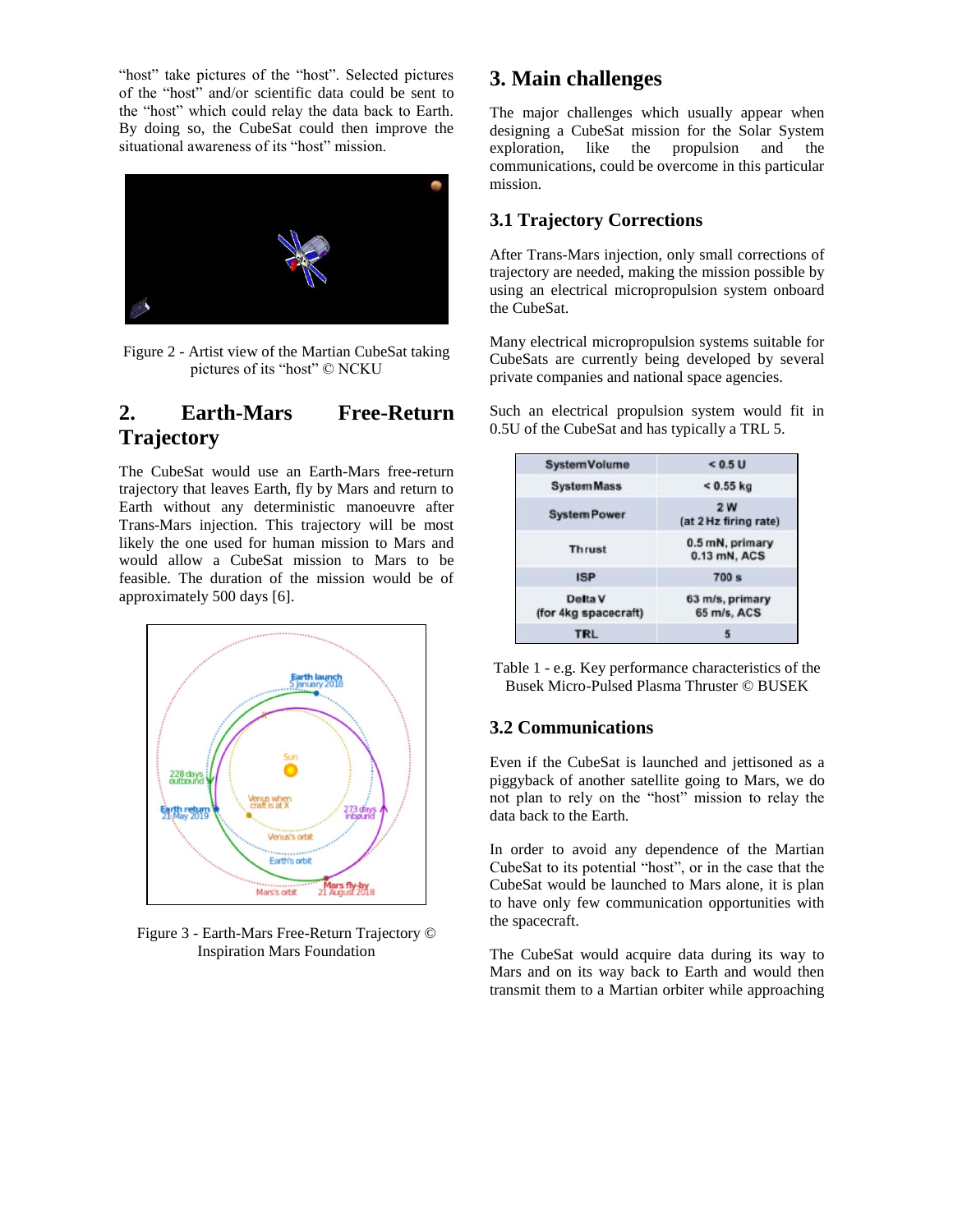Mars and to the Ground Station(s) when back nearby the Earth.

The Martian CubeSat would then have three communication opportunities: one soon after launch while still nearby the Earth, one around Mars and a last one on its way back nearby the Earth.

#### **3.3 Onboard Storage and Data Processing**

Due to the lack of communication opportunities, the CubeSat will have to be very autonomous.

Strong efforts must be done regarding the onboard data processing.

The COVE (CubeSat Onboard processing Validation Experiment) is a good example of a successful mission dedicated to the improvement of data processing onboard a CubeSat [7].

## **4. CubeSat Design**

At the current stage, the design has not been very precisely established. The Table 1 and Figure 4 show a very preliminary design of this CubeSat.

| <b>Size</b>                   | 3U: 10cmx10cmx30cm           |
|-------------------------------|------------------------------|
| <b>Mass</b>                   | $4$ kg                       |
| <b>Attitude Control</b>       | 0.5U: Electrical Prop.       |
| OBDH+EPS+COMMS                | 1U                           |
| <b>Scientific Instruments</b> | 1.5U: Radiations             |
|                               | Payload $+$                  |
|                               | <b>Asteroids/NEO Optical</b> |
|                               | Detector                     |
| Life time                     | $\sim$ 500 days              |

Table 2 - Martian CubeSat overview table



Figure 4 - View of the Martian CubeSat

## **5. Summary and Conclusions**

The Martian CubeSat could then satisfy several mission objectives as:

- Scout the manned mission to Mars by measuring radiations in situ over the full Earth-Mars-Earth journey.

- Improving the Space Situational Awareness for the Earth by contributing to the global hunt for asteroids and other hazardous natural objects that may strike Earth.

- And in the case of a CubeSat launched and jettisoned as a piggyback of another satellite going to Mars, improving the Situational Awareness of the "host" mission.

At the current stage of the project, the Phase 0 is being finalized and the Phase A will start by September 2013.

Such a free-return trajectory opportunity will occur for the next times in 2015 and 2018.

## **References**

[1] Susan McKenna-Lawlor, P.Gonc-alves, A.Keating, G.Reitz, D.Matthi: Overview of energetic particle hazards during prospective manned missions to Mars, Planetary and Space Science 63–64(2012)123–132.

[2] Calpoly: The CubeSat Design Specifications rev.12, 2009.

[3] Task Group on the Biological Effects of Space Radiation, National Research Council: Radiation Hazards to Crews of Interplanetary Missions: Biological Issues and Research Strategies, ISBN: 0-309-52429-6, 1996.

[4] D.M. Hassler, C. Zeitlin, R.F. Wimmer-Schweingruber, S. Böttcher, C. Martin, J. Andrews, E. Böhm, D.E. Brinza, M.A. Bullock, S. Burmeister, B. Ehresmann, M. Epperly, D. Grinspoon, J. Köhler, O. Kortmann, K. Neal, J. Peterson, A. Posner, S. Rafkin, L. Seimetz, K.D. Smith, Y. Ty l e r, G. Weigle, G. Reitz, F.A. Cucinotta, The Radiation Assessment Detector (RAD) Investigation, Space Sci Rev DOI 10.1007/s11214-012-9913-1, 2012.

[5] Donald Rapp: Human Mission to Mars, p.91-99, ISBN: 978-3-540-72938-9 Springer Berlin Heidelberg New York, 2008.

[6] Dennis Tito, Taber MacCallum, John Carrico, Mike Loucks, Feasibility Analysis for a Manned Mars Free